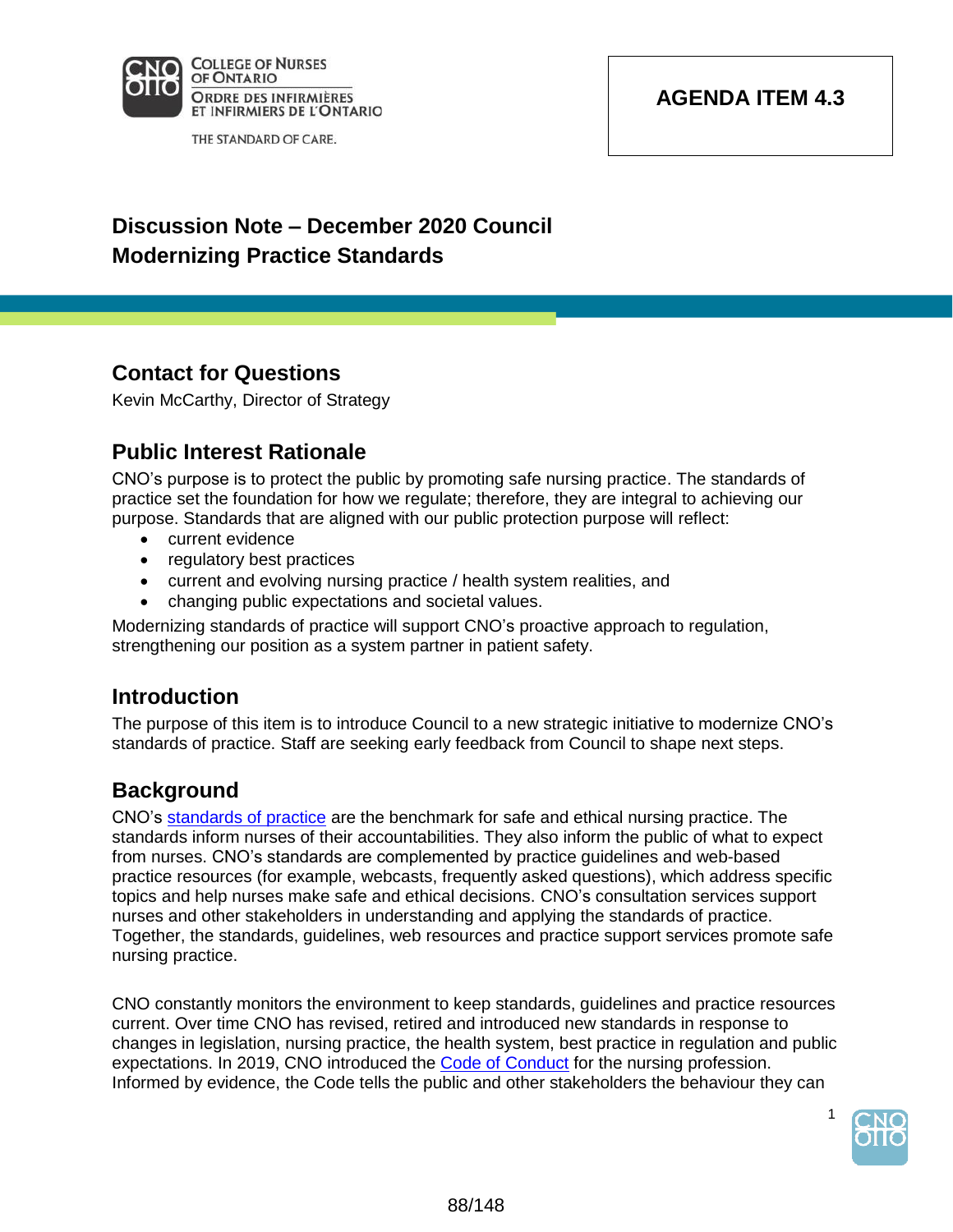expect from nurses. The Code changed how CNO communicated standards: it became an overarching standard of practice and CNO's other standards now complement the Code by providing greater detail in certain practice areas.

Despite many changes over the years, some standards remain dated and there has not been a review of all standards *and their relationship to each other*. <sup>1</sup> As CNO launches a new and aspirational strategic plan, it is time for a comprehensive review to modernize our standards, guidelines and practice resources to:

- reduce duplication
- address gaps
- promote a consistent "look and feel", and
- ensure they provide an integrated framework to promote safe nursing practice.

#### **Objectives and Approach**

Objectives of this review is to ensure practice standards are:

- Accessible (for example, clear and easy-to-understand)
- Defensible (for example, evidence-informed, measurable)
- Relevant (for example, reflect contemporary practice, meet the needs of stakeholders)

Staff will build on work already completed to understand the public's expectations of nurses, including the extensive research that informed development of the Code. The approach will include:

- reviews of literature and other evidence (for example, CNO data)
- learning from other regulators' experience, and
- extensive stakeholder engagement to understand how nurses and others use the standards, what their needs are and how CNO can support understanding and implementation of standards.

Understanding stakeholder perspectives is critical to modernizing the standards and advancing the new strategic plan, which emphasizes CNO's role in influencing the system. CNO is planning rigorous engagement with a variety of audiences who have an interest in the outcome of this review, including:

• nurses

- the public
- employers
- academia
- other regulators
- nursing associations and unions, and
- CNO statutory committees.

<sup>1</sup> This type of analysis is particularly relevant since the Code of Conduct created a new relationship among the various standards.